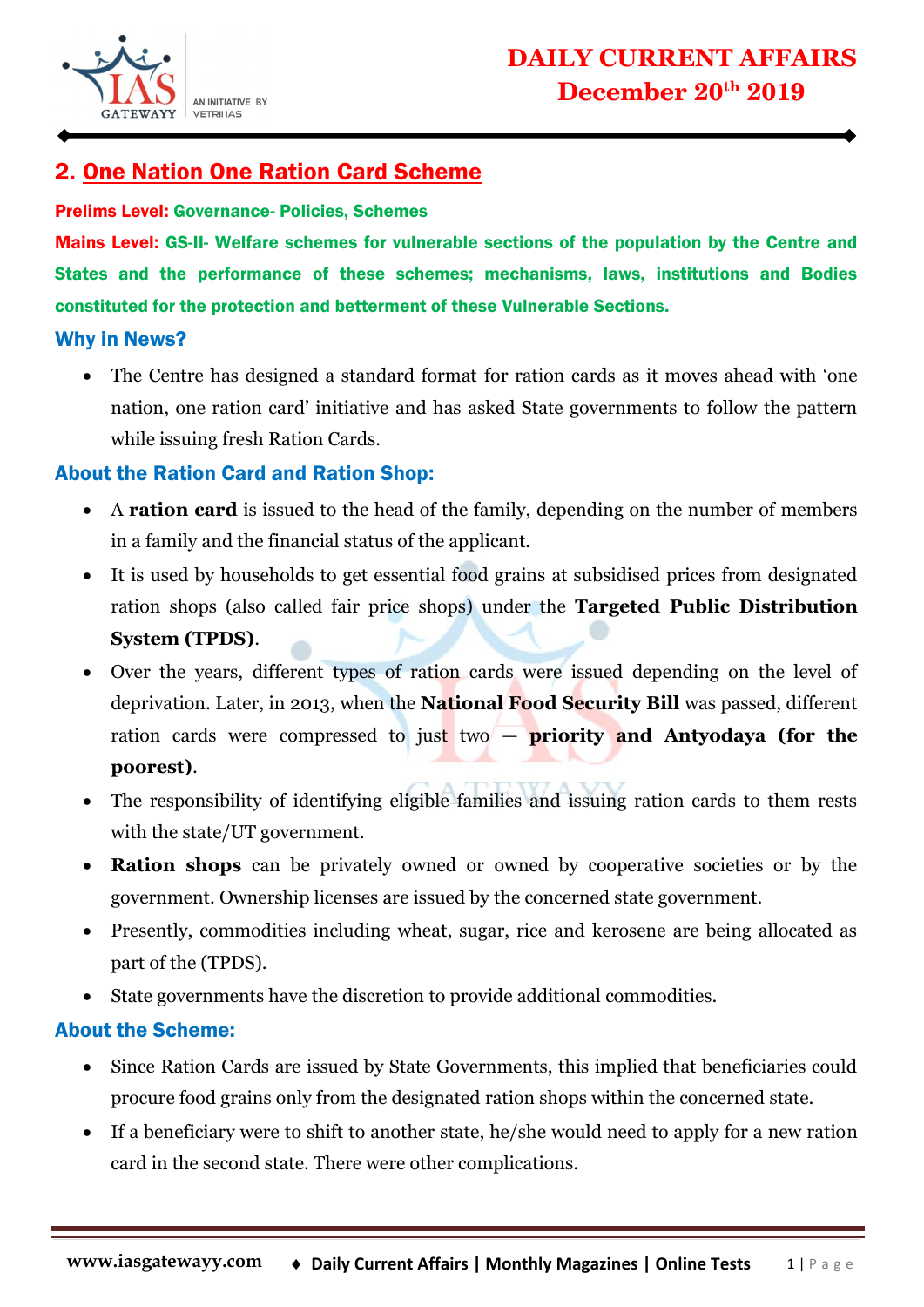

- For instance, after marriage, a woman needed to get her name removed from the ration card issued to her parents, and get it added to the ration card issued to her husband's family.
- The **ONORC scheme** attempts to address this gap in TPDS delivery. Essentially, the scheme has been launched keeping in mind the internal migration of our country, since people keep moving to different states in search of better job opportunities and higher standards of living.
- As per Census 2011, 4.1 crore people were inter-state migrants and 1.4 crore people migrated (inter and intra-state) for employment.
- With the ONORC scheme being implemented, the beneficiary can buy food grains from ration shops located in any of the states.
- Currently, the central government's ambitious initiative is being implemented on a pilot basis in a cluster of six States. The government hopes to implement the scheme across India by June 1, 2020.

## Benefits of the Proposed Scheme:

- According to Census 2011, there are more than 45 crore internal migrants in India, of whom more than half have not completed primary education, while 80% have not completed secondary education.
- Lower levels of education are linked to lower income, which would make a large percentage of these migrants eligible for NFSA benefits.
- Registering for ration cards at their new location is an arduous process, especially if some members of the household still remain in their original home.
- Apart from this, there are short-term migrants, often working in cities, but not moving there permanently. Women who change locations after marriage also find it difficult to start accessing ration benefits using a new household's card.
- To curb corruption and improve access and service quality by Removing Monopolies.

### Drawbacks of the Scheme:

- Since the scheme is based on technology, the government may face some technical challenges during the implementation of the scheme.
- Few Regional Parties have expressed apprehensions on bearing the cost of additional ration cards. This is a matter which is to be settled between the states and the Government of India.